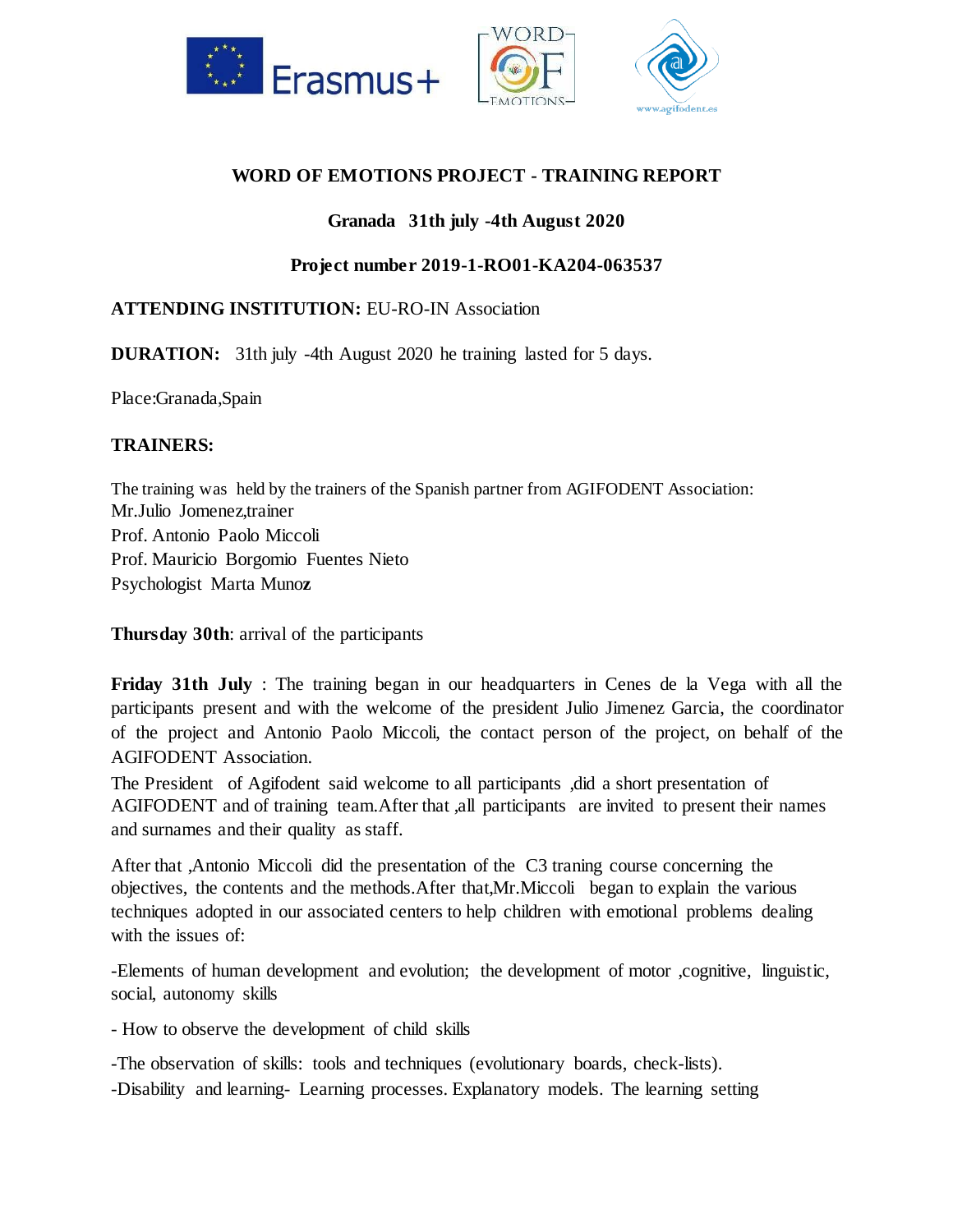



During the training,the participants are involved by the trainer for present their oppinions,for discover the new information and for be active in learning new skills and knoledge. Also,the participants made questions to the trainer .

During the afternoon we made a visit to the city of Granada with the Alhambra, Cathedral and Royal Chapel.

**Saturday 1th August** : The training started with the help of our experts talking about how to teach basic skills: association, discrimination; exploration of space, the use of the body and the body scheme, spatial orientation and relationships Topological.

After that ,the trainer Maria Munoz explained how to promote the production and development of language concerning receptive language,productive language,communication systems for children with severe language difficulties.Also ,were discussed first steps towards independence,the strategies to reduce hetero determination,the control to the self-control. Practical examples have been made and each participant has given their own explanation about the topic discussed. We talked about how language production and development is promoted. To end with the topic of "self-control" and how it is applied in schools.

At the end, the participants discussed about education for staff that train the adults who care for disable preschool & primary school children with emotional problems adults .This way,the Agifodent expert presented the Spanish expertise.

In the afternoon the participants visited the kindergarten class of the "Juan XXIII Cartuja" school where the visiting staff and teachers from the local school were able to exchange ideas and results.

**Sunday 2th August** : The 3-ed day of the training Prof. Mauricio Borgomio Fuentes Nieto dealt with the theme of basic autonomy activities, feeding, personal cleaning, sphincter control.

Also,were discussed :how to teach the skills of autonomy,cocio-affective education:-how to manage the child's anxieties and fears, ,how to teach social skills,the management of maladaptive behaviors. Another topic of the traning was :the hyperactive child; the aggressive child, types of games and disabilities;the management of disability in the family,copy interactions,the role of the brothers

This way,the participants have seen various videos of how to approach the subject with children. Subsequently divided into two groups we tackled the topic separately and compiled two lists, one with the problems and the other with the solutions that can be addressed. At the end the two groups compared and discussed the solutions they encountered separately.

During the afternoon we visited the kindergarden of the Ave Maria Casa Madre school. Visited the area where the founding father, "Father Manjon" developed his own lessons in the open air, assisting himself from mosaics where various school themes are depicted such as: parts of the human body, regions of Spain, the alphabet, numbers and calculations . Participants were impressed by this simple but at the same time so innovative teaching method.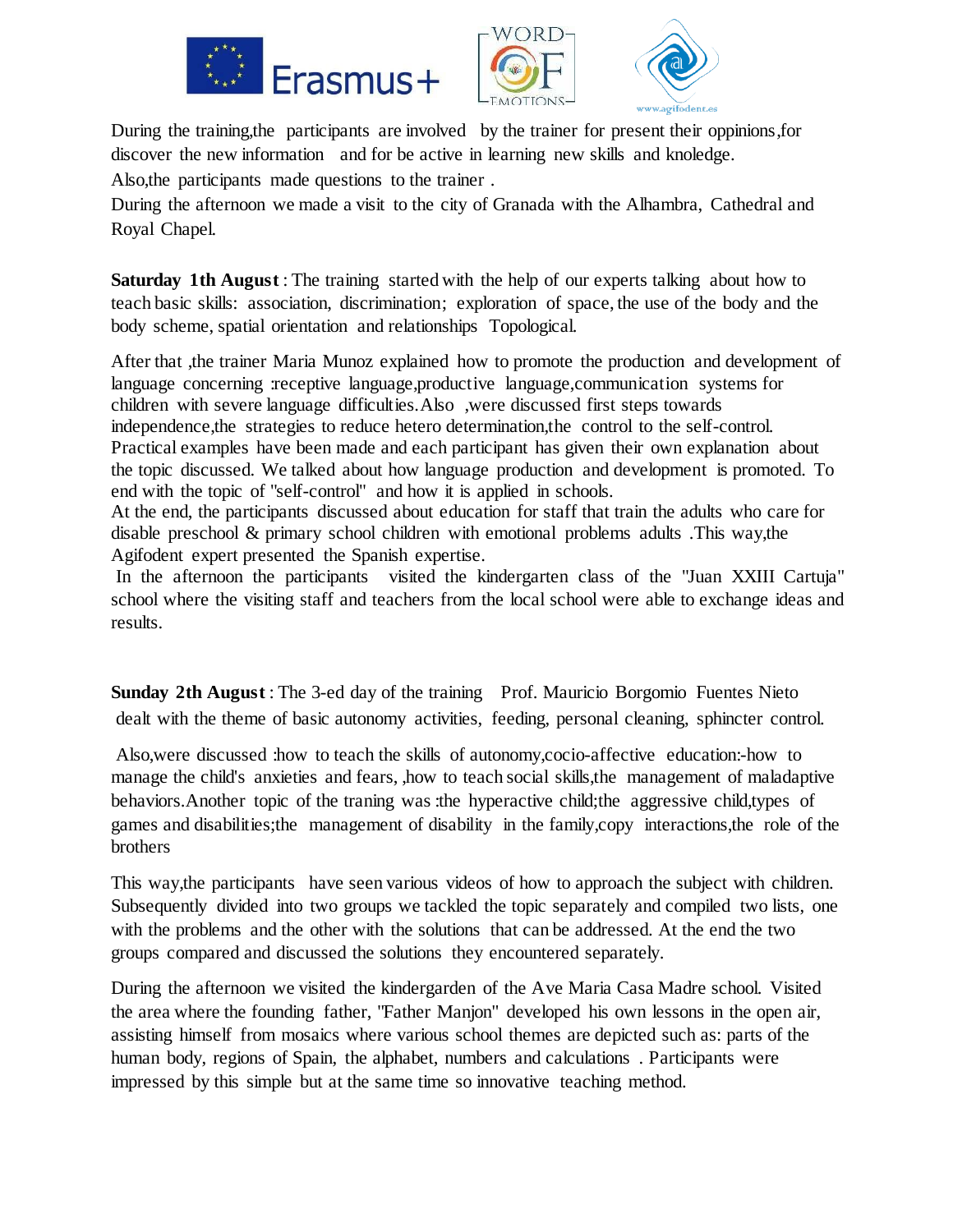





**Monday 3th August :** The main theme of the fourth day was the game and free time. Prof Mauricio Borgonio Fuentes Nieto started talking about how in the center children face and help each other through play, earning their attention and how they take part in the various games. The importance of group games that they can play safely and the tools that can be used in various games. How to determine the effect of training on emotional intelligence through the psychodrama method on emotional reactions and on the different dimensions of emotional intelligence.Another topic discussed with participants were:

-How to teach to play.Role-playing: Resolution of practice cases according to the course content's

-How the adult can offer to children activities to promote personal skills

-Providing an emotional vocabulary

-Determine the effect of emotional intelligence training via psychodrama method on the emotional reactions (stress, anxiety and depression) and different dimensions of emotional intelligence

-Using improvisation to inject creativity and imagination into story and dialogue.

-Story creation and dialogue building techniques to develop speaking-writing -reading skills; -Developing group devised scenes through improvisation ;play creation through internships directions,simple text and scenarios

During the afternoon we visited the Private Special Education Center Sagrada Familia, where they deal especially with children who have special needs and problems.

**Tuesday 4th August :** The last day we dealt with the theme of non formal strategies and methods for educate adults who care / educate disable preschool and primary school children with socioemotional problems. The theme was dealt with by Marta Munoz, expert on the subject that presented also some specific tools and methods from Spanish expertise

Subsequently, the participants responded to the evaluation questionnaire on the training and to verbal questions.After that ,they filled evaluation questionnaires about the training.Mr.Jimenez Garcia give certificates of participation , adressed greetings and thanks to all.

**Wednesday 5th August :** Departure.

#### **Evaluation Forms of the Training:**

The evaluation questionnaire was given to all training participants in Granada. It consists of various questions regarding the quality of the meeting and how everything was organized and carried out. All questions received a more than positive score, starting with the organization of the meeting, presentation and preparation of the staff.

The participants were satisfied with the development and the topics covered during the meeting. They said they learned new methods and learned about others who were deficient or